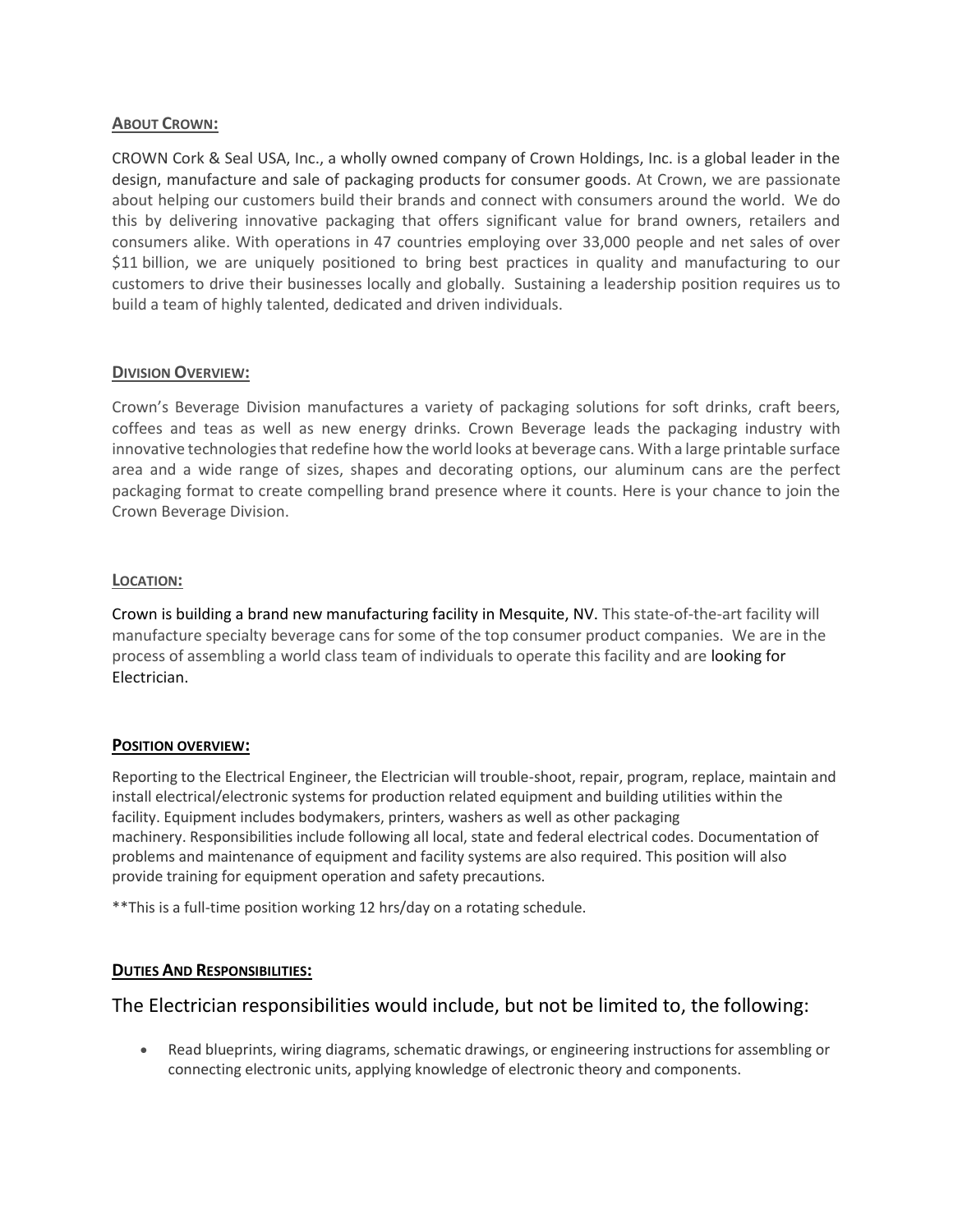- Identify and resolve equipment malfunctions, working with manufacturers or field representatives as necessary to procure replacement parts.
- Adjust or replace defective or improperly functioning components, using hand tools or soldering iron.
- Assemble, test, or maintain electronic components, according to engineering instructions, technical manuals, or knowledge of electronics, using hand or power tools.
- Perform preventative maintenance or calibration of equipment or systems.
- Maintain system logs or manuals to document testing or operation of equipment.
- Provide support and education, working with users to identify needs, determine sources of problems, or to provide information on product use.
- Write reports or record data on testing techniques, laboratory equipment, or specifications to assist engineers.
- Procure parts and maintain inventory and related documentation.
- Will include other tasks as necessary for the operation of the department and the plant

#### Job Requirements \*

#### **QUALIFICATIONS:**

Requirements for this position would include but not be limited to the following:

Minimum Requirements

- A high school graduate or equivalent with 4+ years working experience in a manufacturing setting (high-speed manufacturing is preferred).
- Knowledge of Allen Bradley/Omron/Direct Logic PLC's are required as well as integrated Window software to analyze AC/DC, single phase and 3 phase generators and AC/DC motors, relays, switches, breaker transformers, and power panels.
- Knowledge of single and 3-phase up to 440 volt.
- This position also requires the individual to be able to read and interpret mechanical blueprints, electrical schematics and parts specifications.
- Effective and proven communication skills working in a team environment.
- The ability to travel domestically for training within the first one or two months with the Company.
- Employees must have their own set of basic tools.
- Must be able to work twelve (12) hour shifts, both day and evening.